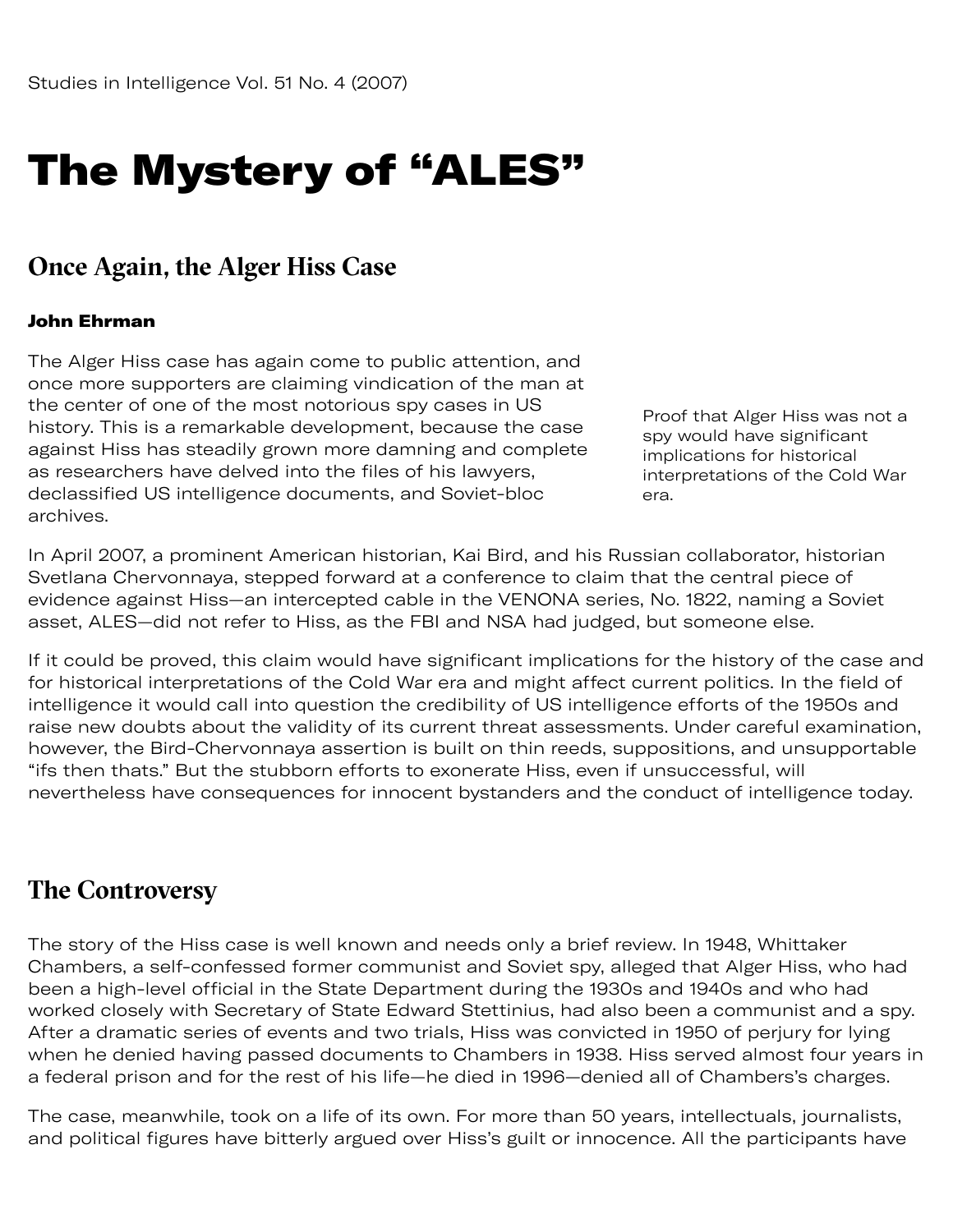understood that at stake is not only the question of whether Hiss had been the victim of a miscarriage of justice but also fundamental questions about American liberalism, responsibility for the outbreak and direction of the Cold War, and, later, which side would control the writing of the war's history.

The Alger Hiss case has taken on a life of its own. For more than 30 years, bitter arguments have been waged over the case.

The debate ought to have ended after the publication of Allen Weinstein's definitive history of the case, Perjury in 1978, and with the release in the mid-

[1](#page-8-0)990s of the VENONA cables in the United States and archival materials in the former East Bloc.<sup>1</sup> As Thomas Powers, one of the most astute observers of US intelligence affairs, wrote in 2000, the "evidence following the publication of VENONA…is simply overwhelming." By then all but a

few determined Hiss supporters concluded that Hiss had been a spy. $2$ 

#### **Focus on Venona**

Many aspects of the case remain complicated and confusing, however, and academic and journalistic treatments often are off-putting or too one-sided for lay readers. Discussions of the Hiss case since the late 1990s have focused on VENONA 1822, the message from the NKGB residency in Washington to Moscow on 30 March 1945 that named ALES (see facing page). This cable, unlike many of the other materials in the case, is less than a page long and, in clear language, lays out four identifying characteristics of ALES:

- He had worked for the GRU (Neighbors) since 1935.
- He led a small group of spies that included his relatives.
- He passed military information and had been at the Yalta Conference (4-11 February 1945).
- Finally, he had gone to Moscow after the conference.

With the help of footnotes that identify ALES—even though the notes do not explain how the FBI and NSA made the identification—the cable makes for an easily understood case against Hiss, who appears to fit all the criteria. As a result, public debate has tended to overlook the mountain of other evidence and treat the cable as if it were the only evidence in the case. Hiss's defenders have encouraged this perception and have made determined efforts to break the link between ALES and Hiss.

The effort to downplay the significance of the ALES cable started in the pages of the Nation, which has defended Hiss since the case began, and picked up in October 1995, as the VENONA cables started to become public. In October of that year, lawyer William Kunstler, the late advocate of many radical causes, warned against accepting with "childlike faith" the authenticity of the documents, which turned out to be beyond serious question.

Others, taking a more subtle approach, noted that decrypting the Soviet cables was an extremely difficult task and that gaps in the decrypts, the second- or third-hand nature of much of the information reported in the cables, assumptions by the codebreakers, and the inevitable errors meant that the cables should not be viewed as reliable evidence. Reading VENONA was not a case in which "history was re-enacted before our eyes," wrote Walter and Miriam Schneir, who had defended Ethel and Julius Rosenberg. Indeed, they claimed, those using VENONA to support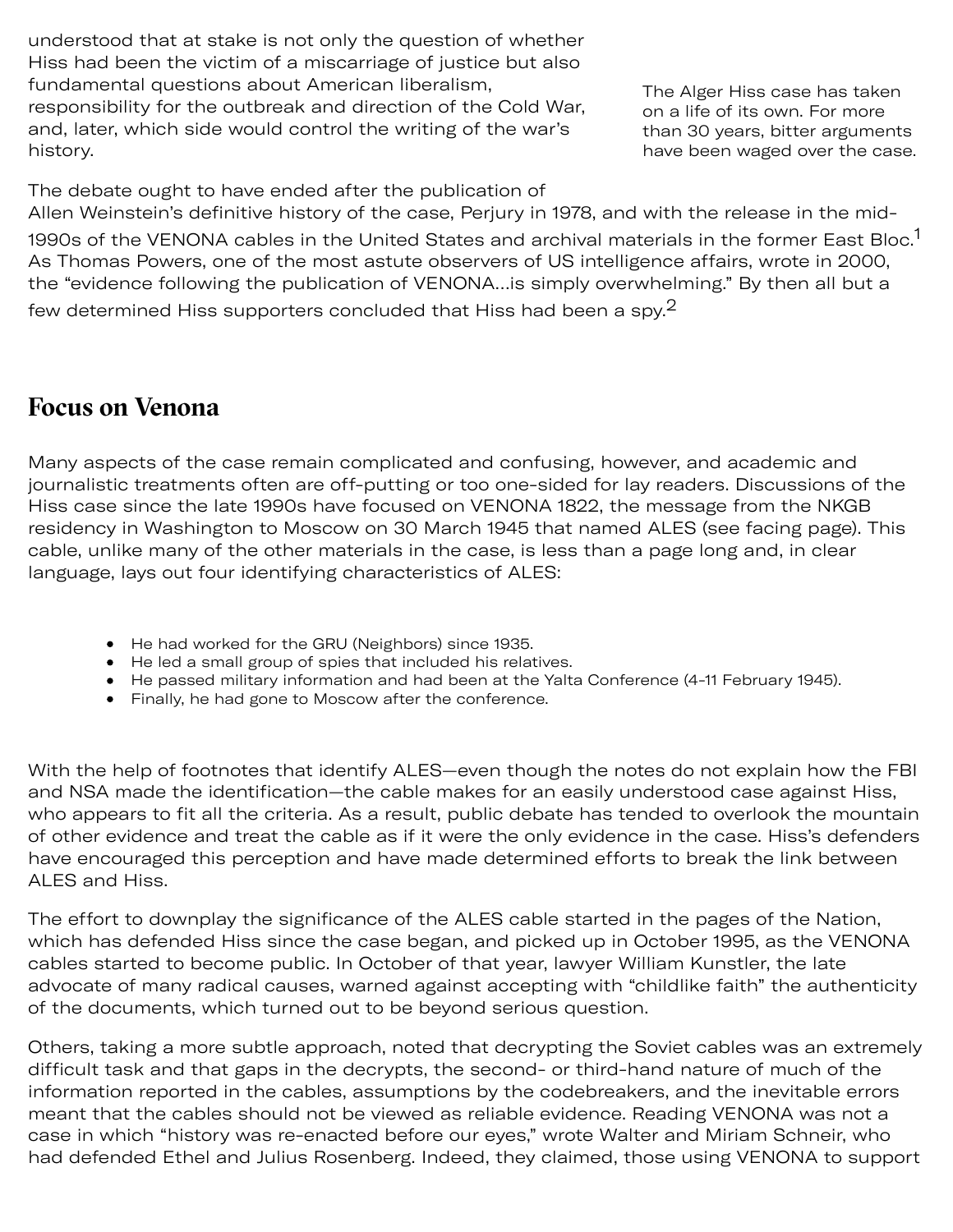espionage charges often made their arguments by using a "broad brush, ignoring fine points, and lumping everything together with no thought given to ambiguity or nuance." The clear implication of these arguments was that, regardless of what VENONA seemed to say, no one should accept it as proving anything, let alone Hiss's guilt. $^3$  $^3$ 

## **Who was ALES? Round One**

In 2000, one of Hiss's lawyers, John Lowenthal, published an article in the scholarly journal Intelligence and National Security that claimed not only to show that ALES was not Hiss, but that all the VENONA cables were unreliable.

- Lowenthal began by trying to show that Hiss did not fit the four identifying criteria of VENONA 1822. Hiss, he pointed out, had been accused of committing espionage only up to 1938; was said to have acted alone except for the aid of his wife and Chambers; and had been said to have passed State Department, not military, documents.
- He cited another VENONA cable, No. 1579  $\bullet$ (below), dated 28 September 1943, from the GRU in New York to Moscow that mentioned a State Department official named Hiss (paragraph 2). For the GRU to mention Hiss by name, argued Lowenthal, would have been an

| <b>ENONA</b>                                                                                                                                                                                                                                                                                                 |
|--------------------------------------------------------------------------------------------------------------------------------------------------------------------------------------------------------------------------------------------------------------------------------------------------------------|
|                                                                                                                                                                                                                                                                                                              |
| <b>MGB</b>                                                                                                                                                                                                                                                                                                   |
|                                                                                                                                                                                                                                                                                                              |
| WASHINGTON<br>From:                                                                                                                                                                                                                                                                                          |
| MOSCOW<br>To:                                                                                                                                                                                                                                                                                                |
| No:<br>1822                                                                                                                                                                                                                                                                                                  |
| 35 March 1945                                                                                                                                                                                                                                                                                                |
|                                                                                                                                                                                                                                                                                                              |
| Further to our telegram No. 263[&]. As a result of "[D\$ A.'s]"[i]<br>chat with "ALES"[11] the following has been ascertained:                                                                                                                                                                               |
| ALES has been working with the NEIGHBORS[SOSEDI][111] continuously<br>ı.<br>aince 1935.                                                                                                                                                                                                                      |
| 2. For some years past he has been the leader of a small group of the NEIGHBORS' probationers[STAZhERY], for the most part consisting of his<br>relations.                                                                                                                                                   |
| The group and ALES himself work on obtaining military information<br>з.<br>only. Materials on the "BANK"[iv] allegedly interest the NEIGHBORS very<br>little and he does not produce them regularly.                                                                                                         |
| All the last few years ALES has been working with "POL'"[v] who<br>also meets other members of the group occasionally.                                                                                                                                                                                       |
| Recently ALES and his whole group were awarded Soviet decorations.<br>5.                                                                                                                                                                                                                                     |
| After the Yall'A Conference, when he had gone on to MOSCOW,<br>6.<br>Soviet personage in a very responsible position (ALES gave to understand that it was Conrade VYShINSKIJ) allegedly got in touch with ALES and at<br>the behest of the Military NEIGHBORS passed on to him their gratitude<br>and so on. |
| VADIM[vi]<br>No. 431                                                                                                                                                                                                                                                                                         |
|                                                                                                                                                                                                                                                                                                              |
|                                                                                                                                                                                                                                                                                                              |
|                                                                                                                                                                                                                                                                                                              |
|                                                                                                                                                                                                                                                                                                              |
| Notes: [a] Not available.                                                                                                                                                                                                                                                                                    |
| Comments:<br>A.: "A." seems the most likely garble here although "A." has<br>111<br>not been confirmed elsewhere in the WASHIMOTON traffic.                                                                                                                                                                  |
| ALES: Probably Alger HISS.<br>[11]<br>SOSEDI: Members of another Soviet Intelligence organization,                                                                                                                                                                                                           |
| [111]<br>here probably the GRU.                                                                                                                                                                                                                                                                              |
| BANK: The U.S. State Department.<br>POL': 1.e. "PAUL," unidentified cover-pame.<br>VADIM: Anatolij Borisovich GROMOV, MDB resident in WASHIROTON.<br>$\{4v\}$<br>(v)                                                                                                                                         |
| [v1]                                                                                                                                                                                                                                                                                                         |
|                                                                                                                                                                                                                                                                                                              |
| 8 August 1969                                                                                                                                                                                                                                                                                                |
|                                                                                                                                                                                                                                                                                                              |
| <b>VENONS</b>                                                                                                                                                                                                                                                                                                |
|                                                                                                                                                                                                                                                                                                              |
|                                                                                                                                                                                                                                                                                                              |
|                                                                                                                                                                                                                                                                                                              |
|                                                                                                                                                                                                                                                                                                              |
|                                                                                                                                                                                                                                                                                                              |
|                                                                                                                                                                                                                                                                                                              |
|                                                                                                                                                                                                                                                                                                              |

Washington to Moscow 1822, the Soviet Union residency cable of March 1945 that describes agent ALES.

unthinkable breach of security had he truly been the spy codenamed ALES. "It would seem to be a first-time reference to someone unknown to the GRU and not a spy," concluded Lowenthal.

- Lowenthal went on to assert that the codebreakers had mistranslated the ALES cable. He  $\bullet$ suggested that a correct translation would have indicated that the cable discussed Soviet Deputy Foreign Minister Vyshinkiy's presence at the Yalta Conference, not that of ALES, and that it was Vyshinskiy who then traveled to Moscow.
- In addition, he accused the codebreakers of distorting the cable to show that ALES was Hiss. When Hiss appealed his conviction in 1950, Lowenthal claimed, the "FBI had an urgent need…for new evidence," and a "Soviet spy-message construed as incriminating Hiss might do."
- Finally, he concluded, because ALES was falsely identified as Hiss, all VENONA cables had to be treated with "caution and skepticism" because the "professional involvement of intelligence agencies in deception and disinformation" had poisoned their cultures and prevented them from revisiting the translations to fix their errors.<sup>[4](#page-9-2)</sup>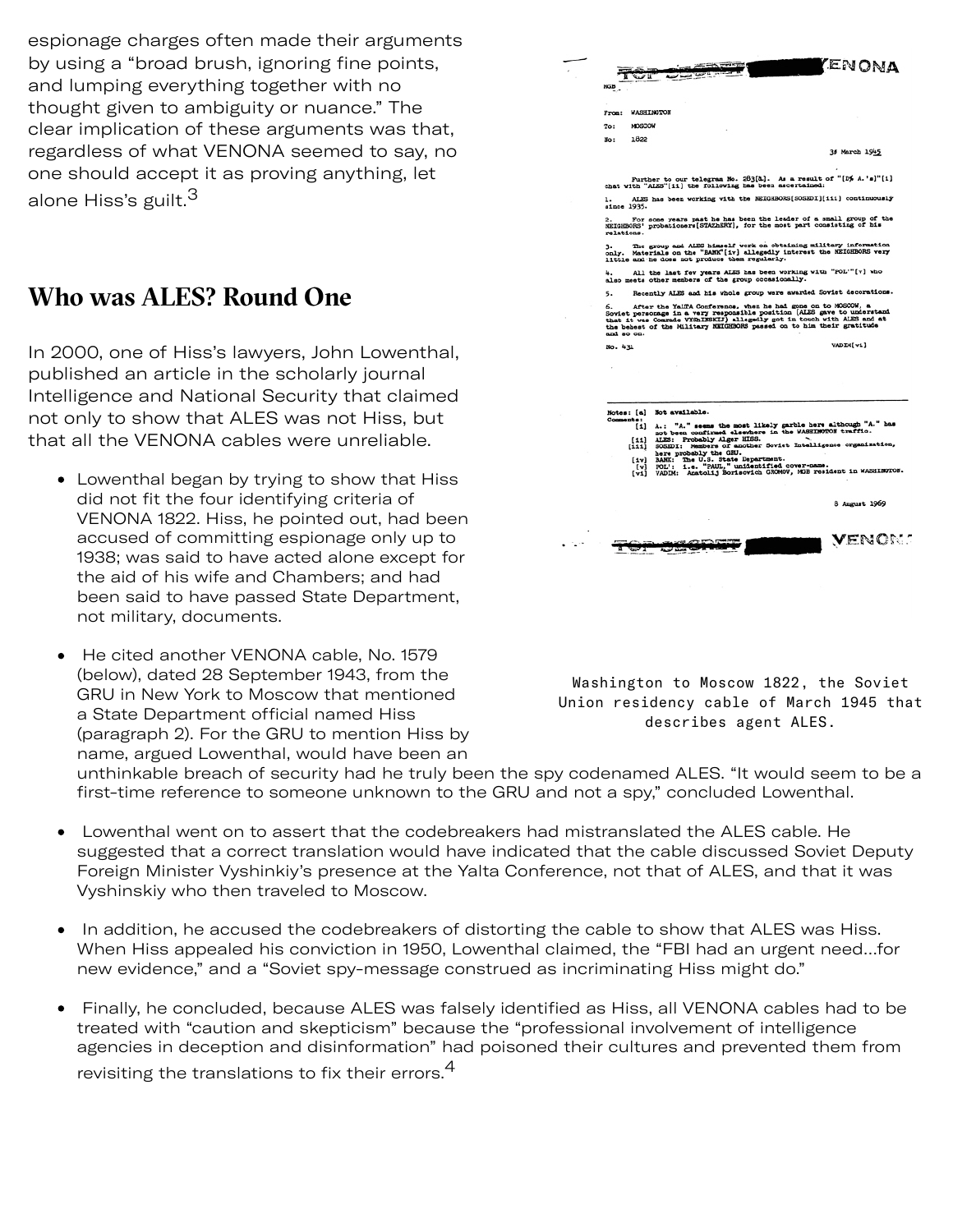Lowenthal's argument was, to say the least, selective in its use of evidence. His claim that Hiss had not been charged with spying after 1938 was accurate only because Chambers, who defected in April of that year, never claimed knowledge of Hiss's activities after that time. The argument that Hiss had not been in a position to pass military information assumed a narrow definition of such information—a cursory glance at the Pumpkin Papers, copies of State Department documents that Hiss passed to Chambers, shows that Hiss had provided papers on military-strategic issues that would have been of great value to the GRU.

Moreover, Lowenthal presented no hard evidence to back up his claim that the FBI and NSA had distorted the meaning of the cables. Indeed, in making this point, Lowenthal resurrected old, and discredited, claims that the government had framed Hiss. But two of his points still were worth consideration: was it possible that there were important translation errors in the decrypted VENONA cables, and was it possible that the FBI-NSA identification was wrong and ALES was someone other than Hiss?

|                     | I VENCNA<br>The Line<br>فأعسأ فتتعالل<br>ü                                                                                                                                                                                                                                                                                                                                                                                                                                                                                                                                                                |
|---------------------|-----------------------------------------------------------------------------------------------------------------------------------------------------------------------------------------------------------------------------------------------------------------------------------------------------------------------------------------------------------------------------------------------------------------------------------------------------------------------------------------------------------------------------------------------------------------------------------------------------------|
|                     |                                                                                                                                                                                                                                                                                                                                                                                                                                                                                                                                                                                                           |
| <b>GRM</b>          |                                                                                                                                                                                                                                                                                                                                                                                                                                                                                                                                                                                                           |
|                     |                                                                                                                                                                                                                                                                                                                                                                                                                                                                                                                                                                                                           |
| From:               | <b>NEW YORK</b>                                                                                                                                                                                                                                                                                                                                                                                                                                                                                                                                                                                           |
| To:                 | KOSCOW                                                                                                                                                                                                                                                                                                                                                                                                                                                                                                                                                                                                    |
| No:                 | 1579                                                                                                                                                                                                                                                                                                                                                                                                                                                                                                                                                                                                      |
|                     | 26 September 1943                                                                                                                                                                                                                                                                                                                                                                                                                                                                                                                                                                                         |
| To DIREKTOR.        |                                                                                                                                                                                                                                                                                                                                                                                                                                                                                                                                                                                                           |
|                     | 1. Reference your No. 12527[a].                                                                                                                                                                                                                                                                                                                                                                                                                                                                                                                                                                           |
|                     | (a) MATVEJ[1] is requesting a loan to pay off debts which he has incurred as a result of the assistance which he has been giv-<br>ing to his sick father for a long time.                                                                                                                                                                                                                                                                                                                                                                                                                                 |
|                     | [33 groups unrecoverable]                                                                                                                                                                                                                                                                                                                                                                                                                                                                                                                                                                                 |
|                     | to TOM[ii], who was also [1 group unrecovered] in good time.                                                                                                                                                                                                                                                                                                                                                                                                                                                                                                                                              |
|                     | (c) The names MATVEJ, FRAHK, GUSTAV, SANDI and RICHARD are respec-<br>tively[b] Milton SHWARTZ, Arthur MOOSEN, George GORCHOFF, Stephan RICH, Robinson[c] BOBROW.                                                                                                                                                                                                                                                                                                                                                                                                                                         |
|                     | 2. The NEIGHBOR[SOSED][111] has reported that [1 group unrecovered] from<br>the State Department by the name of HISS[1v] (                                                                                                                                                                                                                                                                                                                                                                                                                                                                                |
|                     |                                                                                                                                                                                                                                                                                                                                                                                                                                                                                                                                                                                                           |
|                     | [121 groups unrecoverable]                                                                                                                                                                                                                                                                                                                                                                                                                                                                                                                                                                                |
| Bo. 243             | MOL'ER[v]                                                                                                                                                                                                                                                                                                                                                                                                                                                                                                                                                                                                 |
| Notas:<br>Companta: | Not available.<br>(a)<br><b>[ъ]</b><br>From here to the end of the sentence the names vere spelled<br>out in the Latin alphabet.<br>Sent as "Ribinson".<br>[ <sub>c</sub> ]<br>MATVEJ: Identified as Milton SHWARTZ in paragraph 1(c).<br>[1]<br>TOM: Probably Colonel Aleksej Ivanovich SORVIN of the<br>[11]<br>Tank Department of the Soviet Government Purchasing Commis-<br>sion.<br>MEIGHBOR: Mamber of another Soviet intelligence organization.<br>[111]<br>[1v]<br>HISS: Spelled out in the Latin alphabet. At this time Alger<br>HISS was Assistant Political Adviser for the Far East, Depart- |
|                     | ment of State.<br>[v] MOL'ER: i.e. "MOLIERE"; Pavel P. MIKhAJLOV, Soviet Vice-Consul in HEW YORK.                                                                                                                                                                                                                                                                                                                                                                                                                                                                                                         |
|                     | 8 August 1969                                                                                                                                                                                                                                                                                                                                                                                                                                                                                                                                                                                             |
|                     | <b>ENONA</b>                                                                                                                                                                                                                                                                                                                                                                                                                                                                                                                                                                                              |

In 2000, it appeared that the translation issue would not

be answered quickly, as NSA was unwilling to release the original Russian versions of the cables. Researching the identity of ALES was possible, however, although it took much more effort than Lowenthal apparently had been willing to expend.

Eduard Mark, a historian for the US Air Force, undertook the task of identifying ALES and published his findings in 2003 in Intelligence and National Security. Mark started with the clues in VENONA 1822: ALES was working for the State Department in 1945; most likely had relatives working in the federal government, if not State itself; had been a GRU agent since 1935; had been at Yalta and then met Vyshinskiy in Moscow; and had returned to the United States by 30 March 1945.

Mark combed through the National Archives to track the movements of US officials who attended the Yalta conference and found eight, including Stettinius and Hiss, who had traveled to Moscow immediately afterward. Mark then checked the records of their movements in Moscow, as well as their employment histories.

When Mark was finished, it was clear that only Hiss met all the criteria—he was a State Department employee, not detailed from the military or another agency; had been named by Chambers as involved in espionage in the mid-1930s along with his wife and brother, Donald; would have had several opportunities to speak with Vyshinskiy in Moscow; and had returned to Washington directly from Moscow with Stettinius.

Mark's work essentially quieted the controversy about ALES's identity. Defenders of Hiss fell back to discussing the degree of harm he and others might have done.

Mark went on to dispose of Lowenthal's argument that because Hiss was named in VENONA 1579, he could not have been a spy. Mark noted that there are numerous instances in the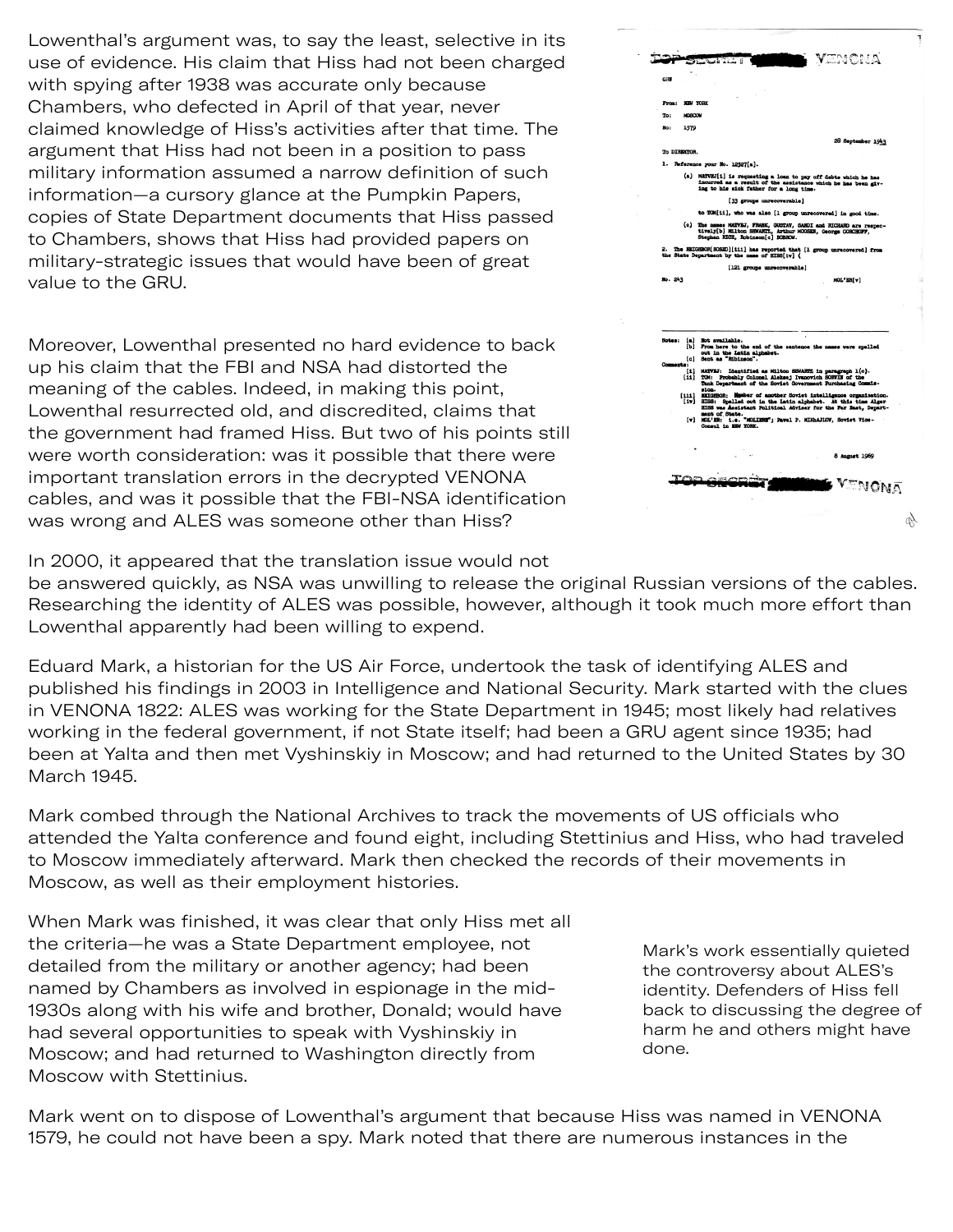VENONA cables of the Soviets mistakenly using the true names of assets rather than their cryptonyms, so the reference to Hiss proves nothing one way or another. Thus, concluded Mark, the FBI and NSA's conclusions were "eminently reasonable," and the evidence showed that "ALES was very probably Hiss."<sup>[5](#page-9-3)</sup>

Mark's work essentially quieted the controversy about ALES's identity. With only Hiss reasonably fitting the criteria of VENONA 1822, the accused spy's defenders largely fell silent on the issue of whether he had committed espionage, and instead fell back to discussions about the degree of harm Hiss and other Soviet spies might have done and whether their importance had been exaggerated by overzealous anticommunists.<sup>6</sup> Their case became even weaker in 2005, when NSA finally released the original Russian of the ALES cable, which conclusively showed that its English version had been correctly translated.

# **Who was ALES? Round Two**

There matters rested until 5 April 2007, when Hiss partisans gathered at New York University at a conference entitled "Alger Hiss and History." It was largely a gathering of the faithful—historian Ronald Radosh complained in the New Republic of the conference's one-sided nature—with the keynote address given by longtime Nation editor Victor Navasky, and an appearance by Timothy Hobson, Hiss's stepson, at which he denied key elements of Chambers's testimony.

The highlight of the day, however, and the part that generated the most press coverage, was the Bird and Chervonnaya presentation. Indeed, they acknowledged, there had been a Soviet spy at the State Department codenamed ALES, but it was not Hiss. Instead, they argued, it was Wilder Foote. Almost every observer, whether at the conference or reading about it on the Internet or in the international media, must have asked the same question—who was Wilder Foote?<sup>[7](#page-9-5)</sup>

Henry Wilder Foote was born into an old New England family in 1905. He graduated from Harvard in 1927, began working as a journalist, and in 1931 moved to Vermont, where he bought three local weekly newspapers and became their editor and publisher.

Bird and Chervonnaya pointed out that, like many of his ancestors, Foote was a man of Progressive sympathies—he was a liberal Democrat, admired Franklin Roosevelt and, in the tense times before the United States entered World War II, was an internationalist and supported aid to Britain. In November 1941, Foote moved to Washington to become an information officer with the Office of Emergency Management. In 1942, he moved to the Office of War Information, where he met Stettinius. In February 1944, Foote left the Office of War Information to become a special assistant to Stettinius, who was then under secretary of state.

When Stettinius became secretary of state in December 1944, he made Foote an assistant. Foote was at Yalta and went with Stettinius to Moscow. Because of his presence there, Foote was one of the people Eduard Mark had examined as a candidate for ALES. Mark crossed him off the list, however, for the simple reason that Foote had spent the 1930s in Vermont, which Mark believed made it unlikely that Foote would have come to the attention of Soviet intelligence before his arrival in Washington. $^8$  $^8$ 

If Bird and Chervonnaya were to show that Foote—or anyone other than Hiss—was ALES, they would need new evidence. Fortuitously, they found it. Aleksandr Vassiliev, Allen Weinstein's coauthor of The Haunted Wood (1999), had sued John Lowenthal for libel after Lowenthal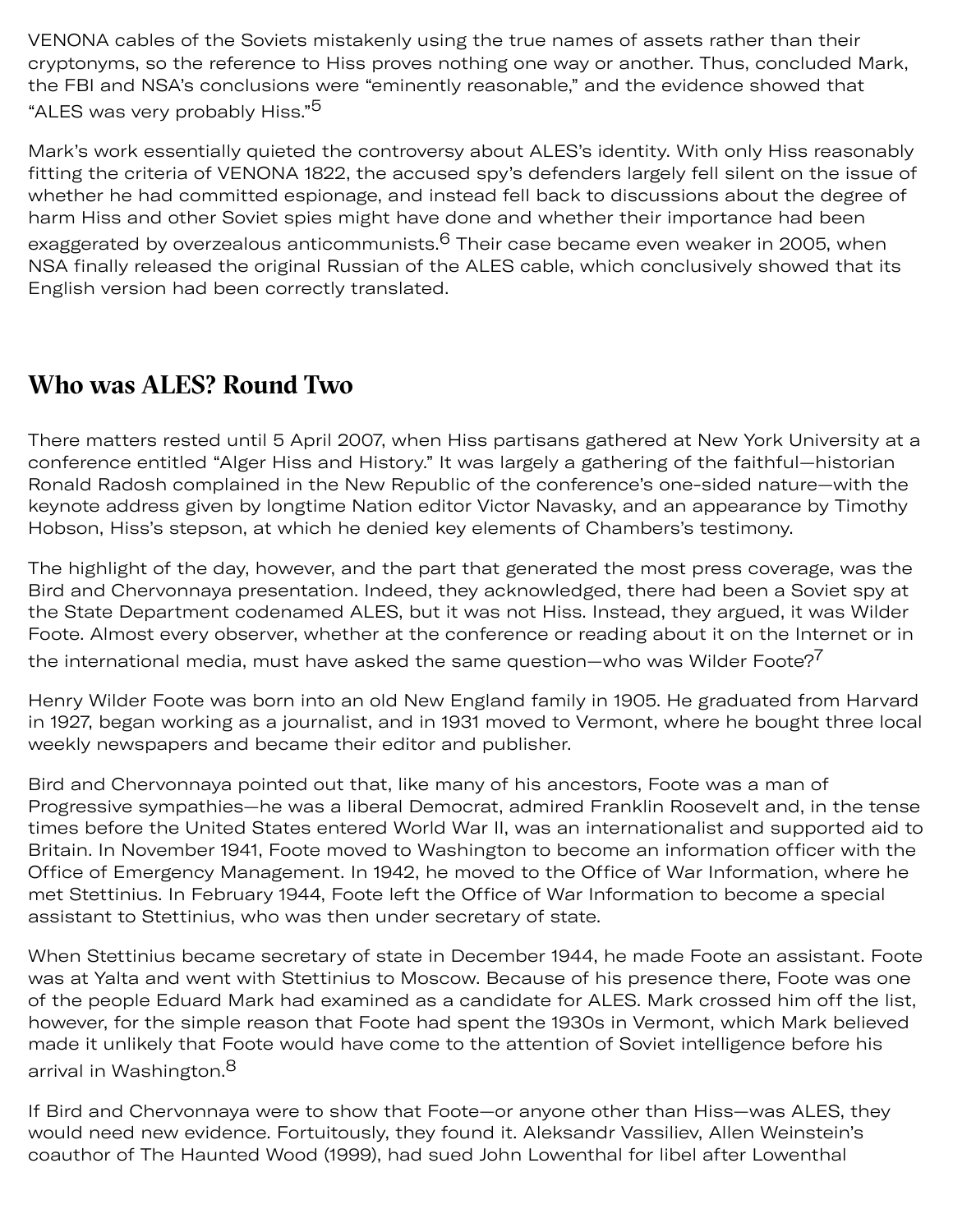accused him of sloppy research. In the evidence from the trial were notes Vassiliev had taken in the KGB archives on a cable from the Washington Residency, written on 5 March 1945. According to those notes, the 5 March cable stated that ALES had been at Yalta but had since left for Mexico City and had not yet returned to Washington (Weinstein had cited part of this cable, but not the section mentioning that ALES was in Mexico City, in the updated edition of Perjury).

The importance of this, in Bird and Chervonnaya's account, is that both Hiss and Foote had accompanied Secretary Stettinius to Mexico City on 20 February to attend the Inter-American Conference on the Problems of War and Peace. Stettinius almost immediately sent Hiss back to Washington, however, to work on preparations for the upcoming San Francisco conference for the founding of the United Nations.

If Burd and Chervonnaya were to show that Foote - or anyone other than Hiss - was ALES, they would need new evidence.

Next, on 3 March, Moscow asked in VENONA 195 for information on the San Francisco conference. That evening, as it turned out, Hiss appeared on a State Department radio show broadcast on NBC, and his appearance was reported in the 4 March Washington Star and New York Times. According to Bird and Chervonnaya, either NKGB Washington Resident Anatoliy Gorskiy, whose cover as a press officer required him to monitor news broadcasts and the papers, or one of his officers "would have been listening" to the broadcast.

Bird and Chervonnaya further note that Hiss participated in a radio press conference on the morning of 5 March, and Gorskiy either should have listened to or been informed of this appearance. Thus, Gorskiy "would have to have been incompetent not to know that Hiss had returned from Mexico City." The 5 March cable that Vassiliev saw in Moscow was Gorskiy's interim response, in which he told the Center that he would obtain the requested information on the San Francisco conference once ALES returned to Washington. Bird and Chervonnaya conclude, therefore, that because Gorskiy knew when he wrote the 5 March cable that Hiss was in Washington, ALES must have been someone else.<sup>[9](#page-9-7)</sup>

Bird and Chervonnaya never say explicitly that Foote was ALES, but they present a detailed circumstantial case that leaves no doubt they believe he was a Soviet spy. They start by turning to Igor Gouzenko, the code clerk at the NKGB's Ottawa Residency who defected to the Canadians in September 1945, and cite his report of a spy at the State Department who was an "assistant to Stettinius."

According to Bird and Chervonnaya, Soviet records consistently refer to Foote as an assistant to the secretary, while Hiss is variously referred to as a deputy director or director at State, depending on his position at any given time. Bird and Chervonnaya also cite examples of classified State Department information found in the Soviet archives to which Foote had access, and "so might have been the source." They also note that Foote later became a high-level adviser and confidant to UN Secretary General Trygve Lie and that the Soviets received numerous documents from a source close to Lie.

Finally, Bird and Chervonnaya presented material from the FBI's file on Foote, accumulated during several investigations while he was at State during the 1940s and later during the McCarthy period. The files show that Foote not only had progressive sympathies but also long years of friendship with individuals on the left or with communist ties. These ties, Bird and Chernnovaya say, "suggest at a minimum" that he

In insinuating that someone is a spy is an extremely serious matter and needs to be backed with hard evidence.

may have been recruited as a spy while he was in Vermont. They acknowledge, however, that the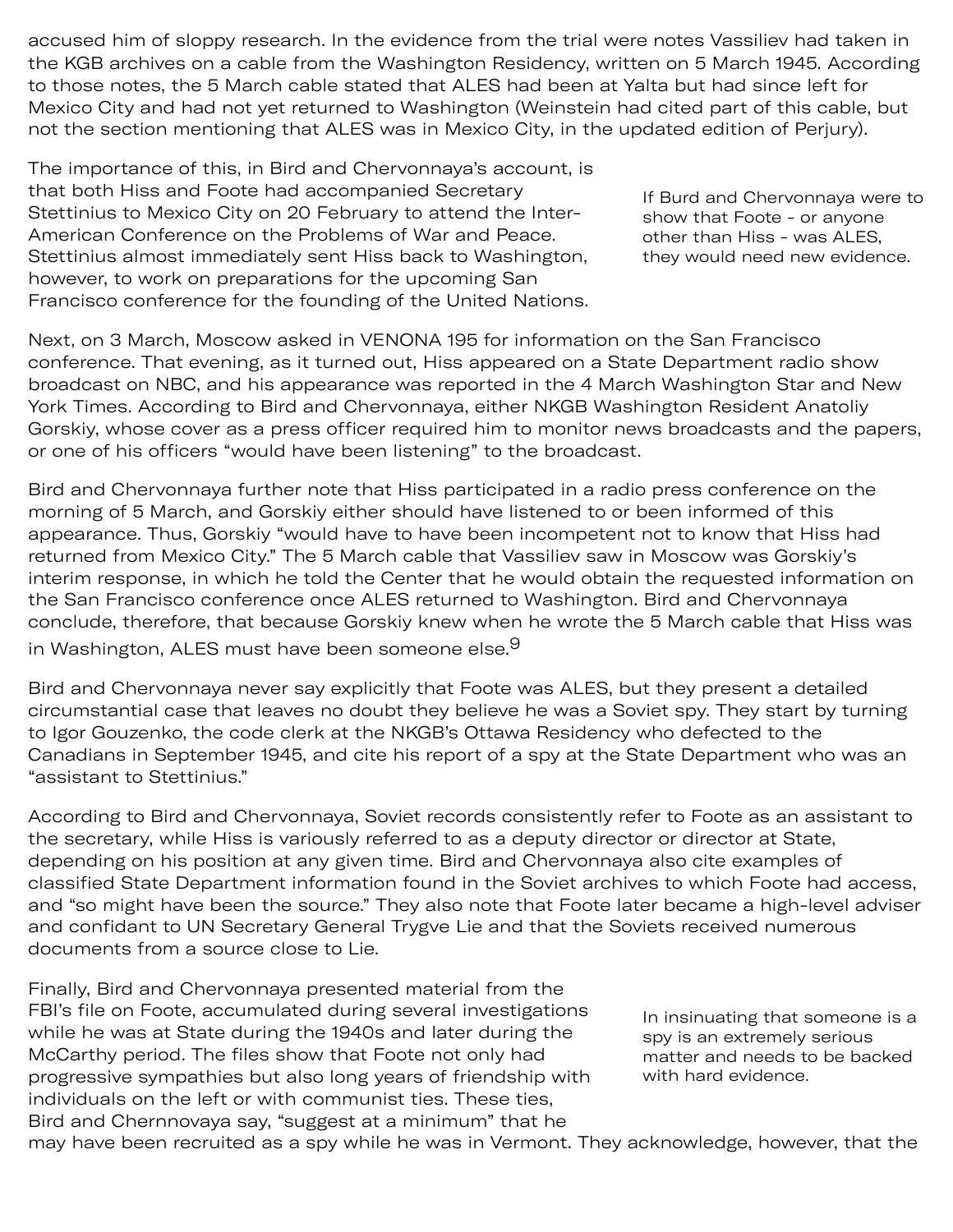## **A Serious Charge with no Evidence**

Making a charge of espionage or insinuating that someone is a spy is an extremely serious matter and needs to be backed with hard evidence. Despite their efforts to show that Foote was ALES and spied for the Soviets, Bird and Chervonnaya fail to present that kind of evidence, let alone proof. One supposition follows another in their paper, and Bird and Chervonnaya pile on the "ifs"— "if Gorsky was doing his job," he listened to the 3 and 5 March broadcasts and knew Hiss was in Washington; Foote "might have been of interest to the Soviets" when he was an editor in Vermont; Foote had the types of friendships and left-wing associations that "sometimes led to the world of Soviet espionage." It takes the reader awhile to realize it, and the footnotes add an impressive air of authority, but by the end of the article it is clear that Bird and Chervonnaya have nothing approaching true evidence against Foote.<sup>[11](#page-10-0)</sup>

Bird and Chervonnaya cannot present such evidence because, on the key points of their case, it probably does not exist. Consider the likelihood that Foote might have been working for the GRU since 1935, when he was editing his newspapers in Vermont; John Earl Haynes, the leading historian of Soviet espionage in the United States during that period, has noted that there is "no evidence whatsoever that GRU had any operations in Vermont in the 1930s." With a population at the time of about 360,000 people, few manufacturing establishments, and a National Guard strength of only 2,100 men, the state would have been of almost no interest to the GRU. Similarly, notes Haynes, absolutely no evidence has been found in any archive or record of investigations that connects Foote to the Communist Party. To put it simply, there is no reason to believe that Foote could have been "working with the Neighbors continuously since 1935."<sup>12</sup>

Bird and Chervonnaya's efforts to fill the evidentiary gaps with assertions and analogies are so stretched, in fact, that a reader might wonder how much they know about the workings and history of Soviet espionage or the history of the Hiss case. For example:

- Trying to show that Foote would have been of interest to Soviet intelligence while he was in Vermont, Bird and Chervonnaya cited the example of British spy Kim Philby to show that Moscow "placed a premium on the recruitment of journalists" who might move into government service. True as this might have been, it is a poor analogy, given that Philby had been a Communist Party member and active in the European communist underground before the NKVD recruited him to penetrate British intelligence. Philby only went to work as a journalist after his attempt in 1934 to join SIS failed.
- Bird and Chervonnaya's claim that Gorskiy, because of his cover as a press officer, must have  $\bullet$ heard Hiss's radio appearances shows they do not understand the work of a residency. As NKGB resident, Gorsky was responsible for overseeing numerous clandestine operations, maintaining the security of the Soviet colony in Washington, answering a large volume of routine inquiries from Moscow (like that of 3 March), as well as mundane administrative chores. This would have left little time for cover duties—assuming he even paid attention to them, and it is unlikely that Gorskiy spent his Saturday nights listening to dull State Department broadcasts or combing the Sunday papers for brief mentions of his assets. To have assigned his subordinates to report on Hiss's whereabouts, moreover, would have breached the strict compartmentation that the NKGB practiced in its operations. .
- The Soviet references to "an assistant to" Stettinius mean less than Bird and Chervonnaya believe. While Foote had this formal title in 1945 and Hiss did not, given that Hiss worked closely with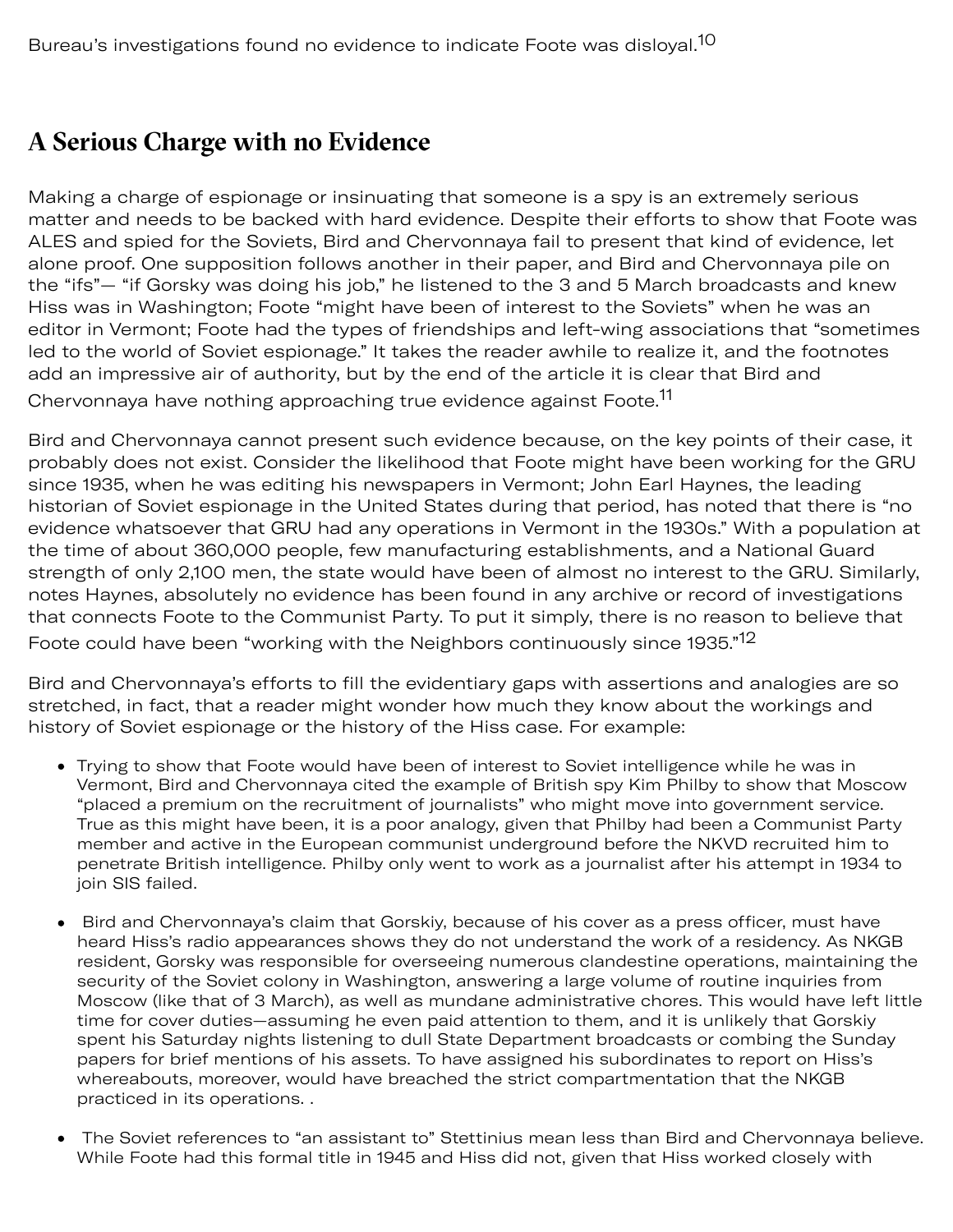Stettinius at Yalta, it was by no means unreasonable to describe him as an assistant, especially in a brief cable reference. .

 Bird and Chervonnaya repeated the erroneous claim that, because Hiss was a "diplomat with a  $\bullet$ legal background," it would have been a violation of the "elementary logic of intelligence tradecraft" for the Soviets to have used him as a source for military information. As noted above, a check of the Pumpkin Papers is enough to show that Hiss was an excellent source of such information.<sup>[13](#page-10-2)</sup>

By the end, it is clear that Hiss alone remains the best candidate to be ALES. His espionage career from the mid-1930s has been well documented, and he fits all the other criteria set out by VENONA 1822. As for the 5 March 1945 cable placing ALES in Mexico City, the simple explanation is the strongest. Gorskiy, because he was busy and also to avoid drawing attention to his agents, was unlikely to have kept daily track of the whereabouts of residency assets. When he sent his interim reply to the 3 March cable, Gorskiy believed Hiss still was in Mexico. Like residents and chiefs of station since time immemorial, Gorskiy simply had his facts wrong and sent erroneous information to his headquarters.

# **Why It Matters**

"The Mystery of Ales" has much in common with the many efforts to exonerate Hiss since 1950 that have come up with one explanation after another to clear Hiss. Alger Hiss himself claimed that the physical evidence against him had been forged, and other writers have claimed that Whittaker Chambers stole documents from the State Department himself, or that another official was the spy, or that Chambers's tortured psyche drove him to make up the whole story. In each of these efforts, an author invented a scenario and then did his best to prove it through selective use of evidence, bending the facts, or filling in the blanks with unfounded speculation. Like this latest effort, none of these alternative narratives holds up to serious examination.<sup>[14](#page-10-3)</sup>

Regretably, "The Mystery of Ales" is unlikely to be the last round in the Alger Hiss debate. The case remains too important in American history to be left alone. Arguments about whether the United States or Soviet Union was responsible for the start of the Cold War, debates regarding military and diplomatic strategies, as well as discussions about the role of intelligence and counterintelligence during the era are as vigorous as ever, as are disputes about who can claim credit for the eventual US victory. For today's left, the inheritors of the Progressive tradition that was driven from national politics by the defeat of Henry Wallace in the 1948 presidential campaign and then often presented as treacherous because of its association with Hiss, proving Hiss's innocence would be a big step toward reclaiming a major role in modern American political life. For today's conservatives, Hiss is a demonstration that significant internal threats can exist in the United States and, even if communism is gone as a threat, new dangers exist.

These disputes are not abstract and can intrude into national politics in surprising ways. In 1996, for example, President Clinton's nomination of Anthony Lake to be director of central intelligence failed, in part, because Lake stated in a television interview that he was not sure if Hiss was guilty. Most recently, President George W. Bush's nomination in 2004 of Allen Weinstein, the author of Perjury, to be archivist of the United States, led to an uproar among those still angered by the impact of Weinstein's research and conclusions almost three decades ago.<sup>[15](#page-10-4)</sup>

Intelligence officers now and in the future have a stake in the accuracy of histories of the Hiss case. Many of the critical issues we confront today—terrorism, weapons proliferation, rogue state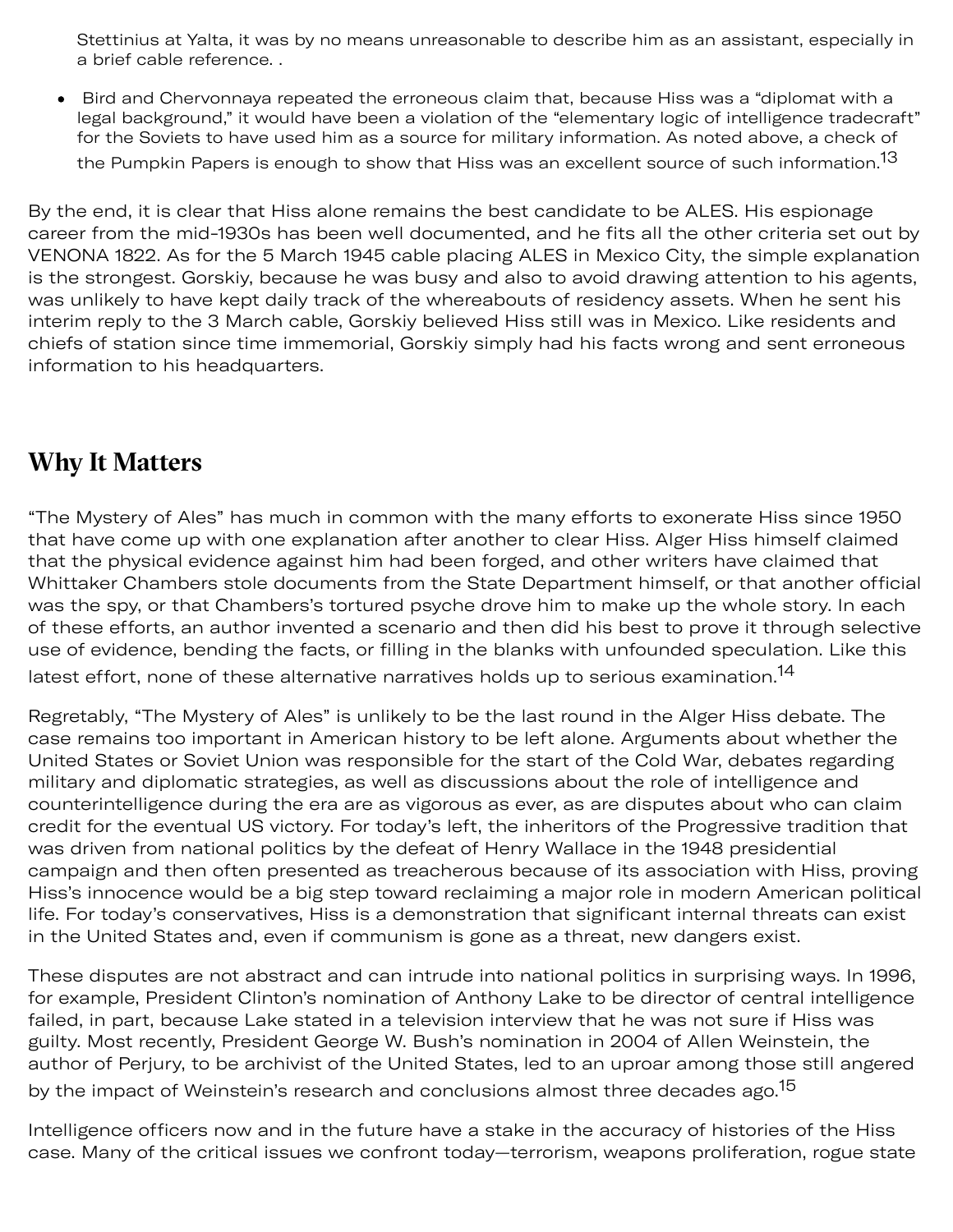threats—present questions similar to those of the early Cold War era. Then, as now, public debates focused on the questions of how much responsibility the United States bore for the development of problems overseas, how accurately the government was assessing threats, and whether the government was deliberately overstating internal dangers.

The pro-Hiss view, consistent with Progressive views from the late 1940s through the present, fixed responsibility for the start of the Cold War squarely on the United States, argued that the government greatly exaggerated internal and external dangers, and claimed that the Hiss case started the McCarthy period. Should this view gain ground in the academy and in popular accounts of the late 1940s and 1950s, debate on current issues will be affected. Intelligence and security agencies may find their analyses of threat under intense suspicion—if the government framed Hiss as a spy and covered it up for six decades, why should Washington's current claims of internal threats be believed?—because of suspicions that old hysterias are returning. That would be a sad and dangerous development.



Timeline of Hiss and Foote Activity, February to March 1945.

[Hiss and Foote location timeline](file:///library/center-for-the-study-of-intelligence/csi-publications/csi-studies/studies/vol51no4/images/timelien.JPG/image.jpg)

#### **Footnotes**

<span id="page-8-0"></span>1. Allen Weinstein, Perjury, updated edition (New York: Random House, 1997); National Security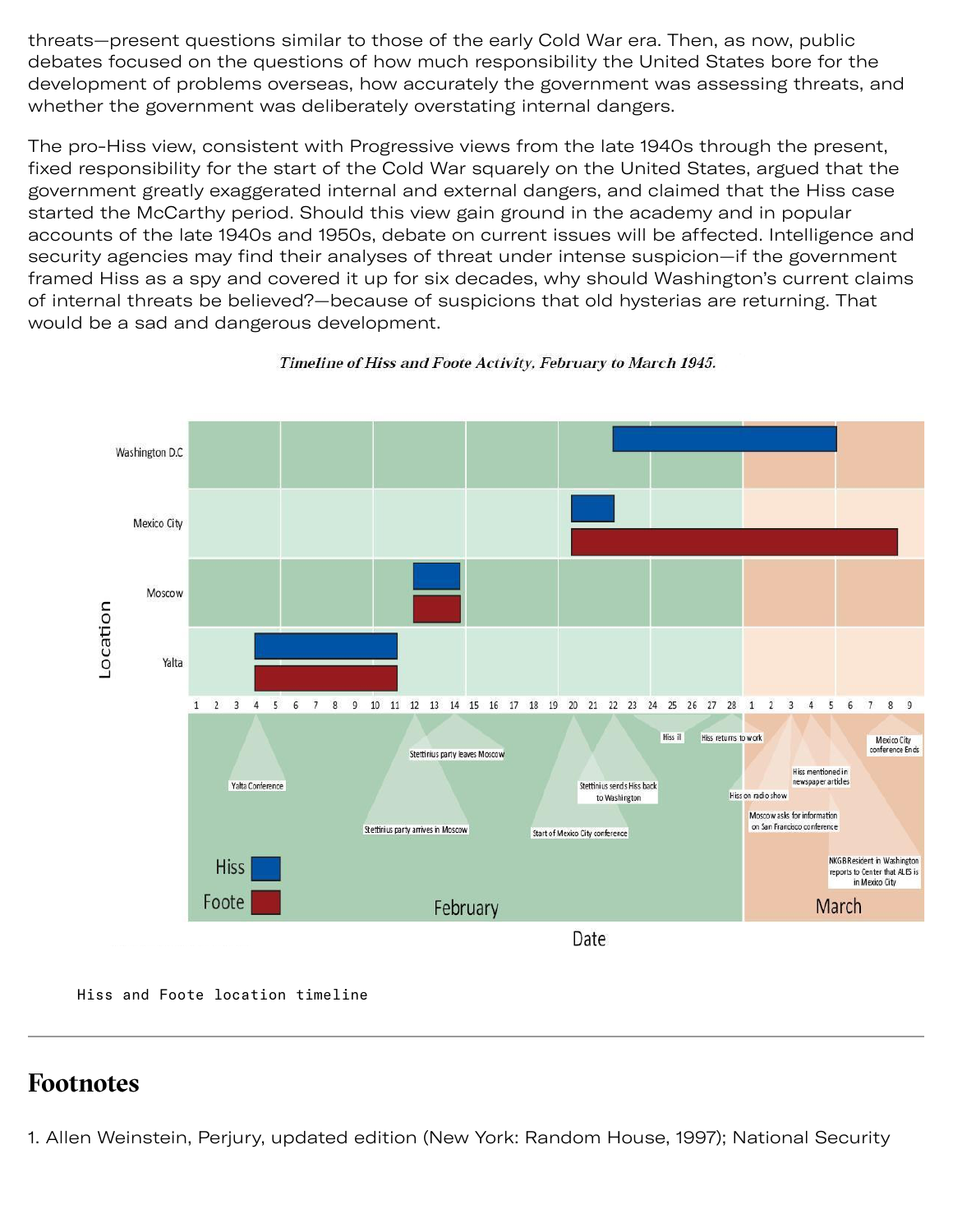Agency and Central Intelligence Agency, Venona: Soviet Espionage and the American Response, 1939-1957 (Washington, DC: Center for the Study of Intelligence, 1996)

<span id="page-9-0"></span>2. Thomas Powers, "The Plot Thickens," New York Review of Books, 11 May 2000, reprinted in Powers, Intelligence Wars (New York: New York Review of Books, 2002). Another standard account, in addition to Weinstein's, is Sam Tannenhaus, Whittaker Chambers (New York: Random House, 1997). Also valuable is G. Edward White, Alger Hiss's Looking-Glass Wars (New York: Oxford University Press, 2004). For a capsule history of the Hiss case that also reviews the case's historiography and implications for liberalism and modern American politics, see John Ehrman, "The Hiss Case: A Half-Century of Controversy," Studies in Intelligence 44 (Summer 2000).

<span id="page-9-1"></span>3. William Kunstler, "Rosenbergs Redux," Nation, 16 October 1995: 406; Walter and Miriam Schneir, "Cables Coming in From the Cold," Nation, 5 July 1999: 26-28. For a more sophisticated argument about the need to avoid using VENONA to rush to judgment, see Maurice Isserman and Ellen Schrecker, "Papers of a Dangerous Tendency": From Major Andre's Boot to the VENONA Files," in Ellen Schrecker, ed. Cold War Triumphalism (New York: New Press, 2004).

<span id="page-9-2"></span>4. John Lowenthal, "Venona and Alger Hiss," Intelligence and National Security 15 (Autumn 2000): 108, 109, 110, 111, 112, 119, 120.

<span id="page-9-3"></span>5. Eduard Mark, "Who was `Venona's' `Ales'? Cryptanalysis and the Hiss Case," Intelligence and National Security, 18 (Autumn 2003): 54-55, 57-88, 62, 64 (emphasis in the original).

<span id="page-9-4"></span>6. For examples of articles questioning the importance of Hiss and Soviet espionage, see Ellen Schrecker, "McCarthyism: Political Repression and the Fear of Communism," Social Research 71 (Winter 2004): 1041-86; and Schrecker and Isserman, "Papers of a Dangerous Tendency." The Web home for Hiss defenders is http://homepages.nyu.edu/~th15/

home.html. For the original Russian version of VENONA 1822, see John R. Schindler, "Hiss in VENONA: The Continuing Controversy," Center for Cryptologic History Symposium, 27 October 2005, available at http://www. johnearlhaynes.org/

page61.html. For additional comments on the translation, see the posting on H-HOAC by Mark Kramer, "Alger Hiss and VENONA," 3 November 2005, at http://www.h-net.org/~hoac/.

<span id="page-9-5"></span>7. The conference Web site can be found at http://www.nyu.edu/public.affairs/ releases/detail/1488. For Radosh's preconference arguments, see "Is NYU's Alger Hiss Conference Biased," at the New Republic's Web site, http://www.tnr.com/ doc.mhtml?i=w070319&s=radoshprados032307. Navasky's keynote speech, "Hiss in History," can be found at http://www.thenation.com/doc/20070430/navasky. For examples of press coverage of the conference in the United States and abroad, see "Stepping Out of the Shadovs," Washington Post, 5 April 2007: C1; "Author Suggests Alger Hiss Wasn't a Soviet Spy," http://www.msnbc.msn.com/id/17988881/; and "Top Cold War Spy Innocent," Guardian, 8 April 2007: 33.

<span id="page-9-6"></span>8. Kai Bird and Svetlana Chervonnaya, "The Mystery of Ales," American Scholar, Summer 2007: 30-31; Mark, "Who Was `Venona's' `Ales'?": 55. An expanded and fully documented version of Bird and Chervonnaya's articles can be found at http://www.theamericanscholar.org/su07/ ales-birdlong.html.

<span id="page-9-7"></span>9. Bird and Chervonnaya, 26. Vassiliev's notes are in the Internet version of the article. For the radio show, see "Grew Says World Must Bar Anarchy," New York Times, March 4, 1945: 24.

<span id="page-9-8"></span>10. Bird and Chervonnaya provide details of Gouzenko's claim, descriptions of Foote and Hiss's titles, Foote's access to State and UN documents in Soviet hands, Foote's friendships, and the